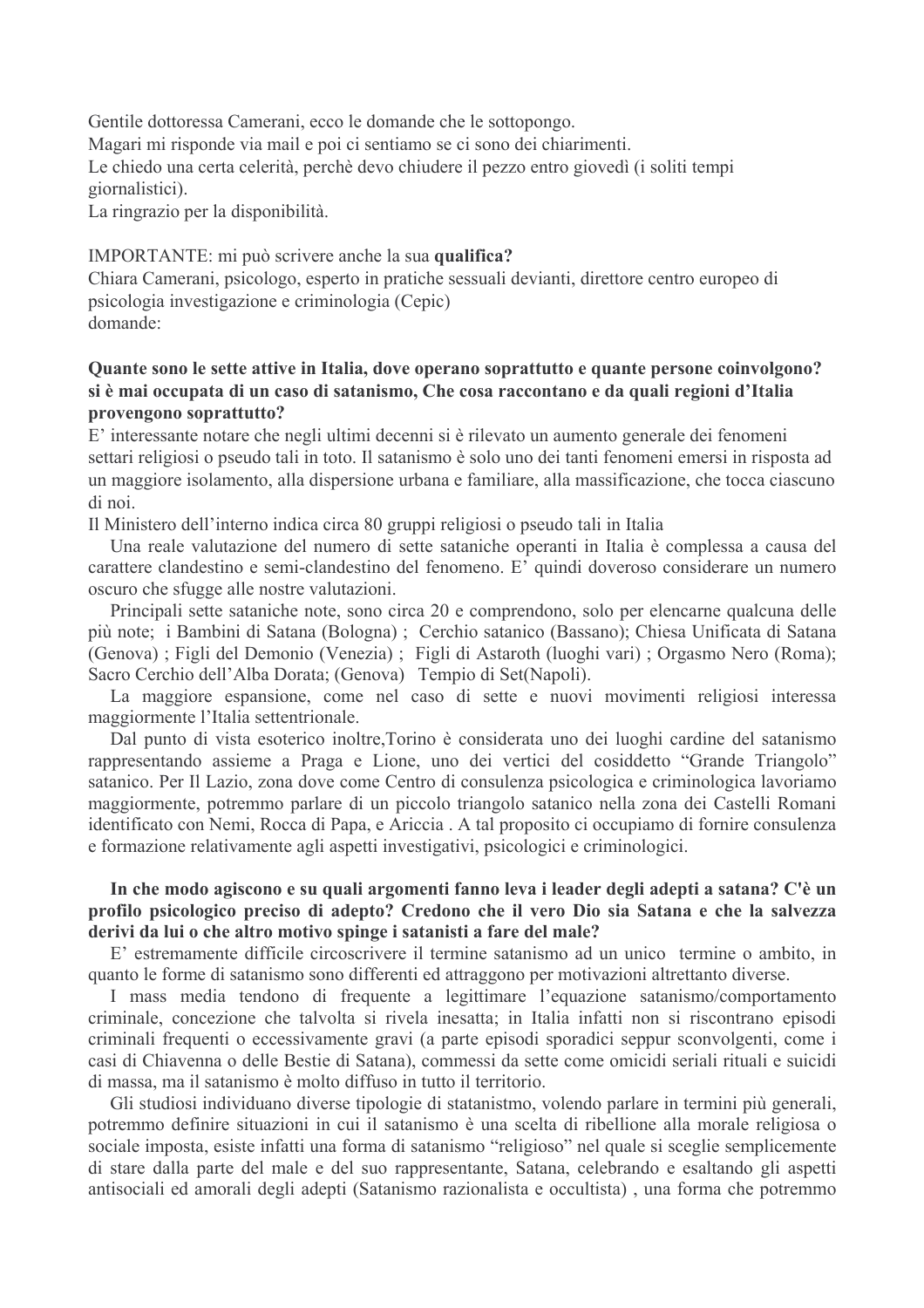definire "filosofica" inserita in un orientamento Gnostico o manicheistico, nel quale il male è una faccia della medaglia necessaria e utile. Di maggiore interesse criminologico e di più larga diffusione è il satanismo acido, nel quale il culto diviene giustificazione e scusa per abbandonarsi ad orge, sesso libero, abusi sessuali e psicologici ed all'uso di stupefacenti.

La maggiore diffusione di questi gruppi si spiega nel fatto che include anche soggetti che sfruttano il satanismo per avere relazioni e rapporti sessuali che si rendono difficili nella vita quotidiana, ed è interessante notare che a differenza di chi si avvale di club privè per soddisfare esigenze o trasgressioni, in questi soggetti è necessaria una giustificazione morale più alta, che si esprime tramite il credo satanico

### Ne sono più soggetti gli adulti o i ragazzi, uomini o donne? Che cosa succede a livello psicologico a una persona che si affilia alle sette sataniche?

Come nel caso delle comuni sette, pochi d noi potrebbero definirsi assolutamente immuni, ed è difficile definire un profilo tipo. I meccanismi aggregativi fondamentali fanno leva sul bisogno di credere in qualcosa o qualcuno che dia senso alla nostra e esistenza e a ciò che ci accade, sulla sensazione di far par parte di qualcosa, meglio se riservata a pochi importanti soggetti. La segretezza, il linguaggio condiviso o codificato tra i membri, aumentano il senso di importanza di chi è parte del gruppo, e chi di noi oggi si sente importante? Chi si sente membro appagato di un gruppo? . Nella nostra società è sempre più difficile sperimentare queste sensazioni, per questo spesso le sette fanno proseliti tra soggetti con famiglie disgregate, o che attraversano periodi di particolare vulnerabilità o tra adolescenti, ancora in cerca di una individualità e di un ruolo.

Il satanismo promette ciò che non promette la cristianità ma che i media e la pubblicità ci fanno desiderare; tutto e subito; risultati concreti, fruibili nel qui ed ora, promesse di controllo della realtà, in una società in cui la precarietà esistenziale è sempre maggiore...permette inoltre di liberarci da remore e sensi di colpa perché professa "sii Dio di te stesso". Annulla i nostri freni inibitori e condizionamenti morali perché l'azione o il pensiero "amorale" sono condivisi da tutto il gruppo e quindi normalizzati ed accettati, anzi giustificati da un credo.

## Come mai la diffusione nel mondo giovanile?e cosa fare? Che cosa si potrebbe fare di più in Italia per aiutare, soprattutto i giovani, a non cadere nelle maglie del satanismo?

Il satanismo racchiude molto di ciò che è tipico dello sviluppo adolescenziale; la ribellione, le sfide, la ricerca del trasgressivo e del particolare. Le sette approfittano dei momenti di solitudine e fragilità. Accolgono il ragazzo, promettono accettazione totale e amore, si pongono come punti di riferimento. In un periodo in cui la ricerca di identità è fondamentale, l'idea di far parte di una cerchia di eletti, rafforza l'adesione alla setta

Alcuni ragazzi creano una propria religione fatta in casa che include un po' di satanismo, di neostregoneria, di influssi commerciali (musica e libri), satana esprime la ribellione a ciò che rappresenta l'autorità. Gli episodi di criminalità sono rari e l'interesse tende a scomparire come le altre mode adolescenziali. È un fenomeno disorganizzato, più centrato su atti vandalici e assunzione di droghe che su aspetti occultistici o anticristiani. Spesso si limita a qualche rituale casalingo trovato in libri o scaricato da internet, praticato gruppetto di amici

Queste realtà possono attrarre i ragazzi e legittimarli a compiere attività antisociali; Cooper individua nell'estrema alienazione, nel fascino per il morboso, l'occulto ed il macabro, nell'uso di droga o alcol; nelle difficoltà nel proprio ambiente (scolastico o lavorativo), nell'incapacità a tollerare le frustrazioni ed il senso di impotenza, in una eccessiva necessità di controllo, in una creatività mal direzionata, i fattori che spingono ad aderire al satanismo.

Completiamo il sintetico quadro con l'influsso di personaggi carismatici che spesso hanno poco a che fare col satanismo, eccetto la dichiarazione di appartenere a questa o quella chiesa satanica; l'esempio di Marilyn Manson è calzante; un bravo venditore di sé stesso con autoreggenti e croci rivoltate ha creato un fenomeno sociale, che noi adulti abbiamo contribuito ad ingigantire. Se invece di farlo assurgere al ruolo di anticristo (e di fonte di vendita per giornali e trasmissioni), facendolo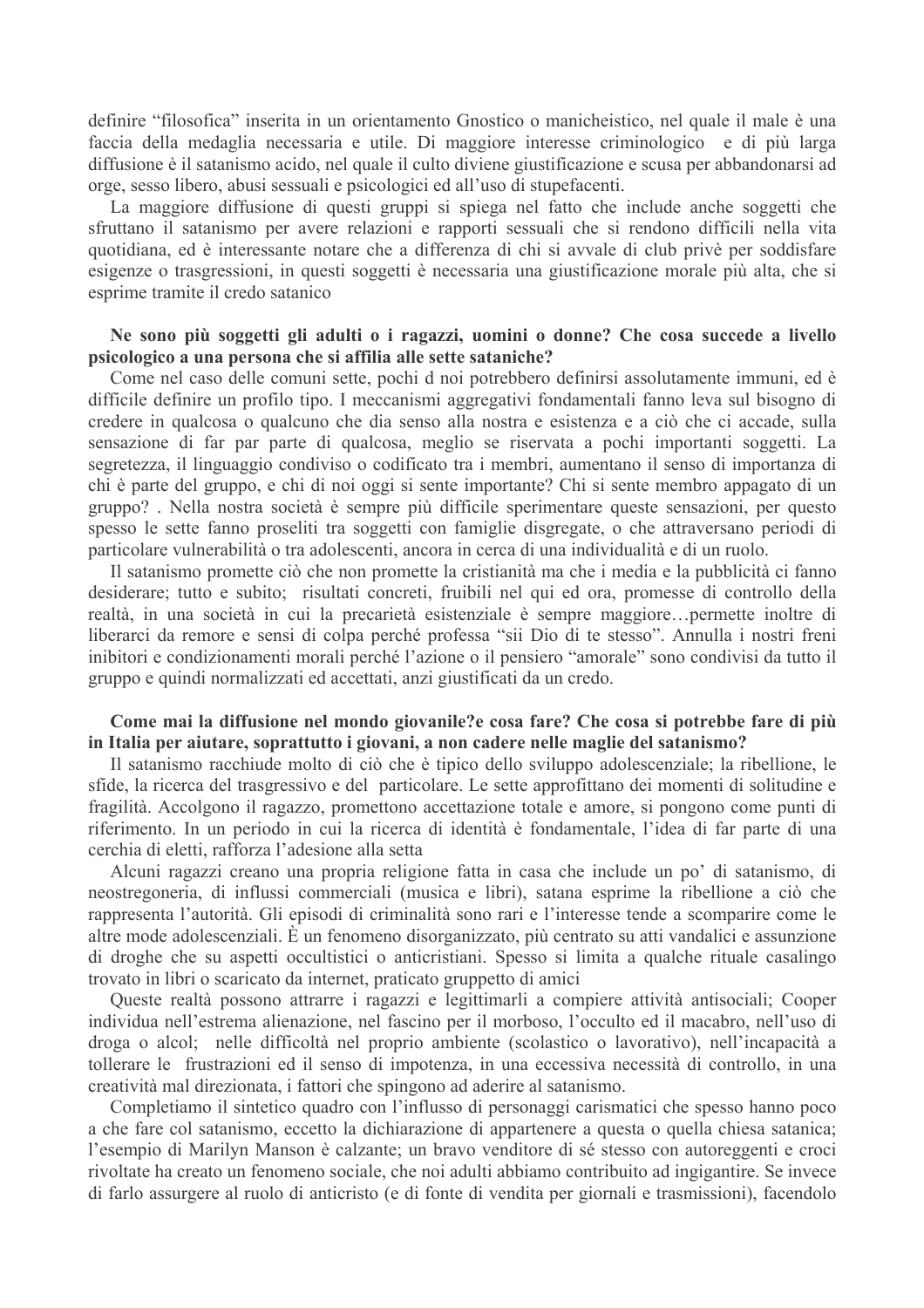adorare ancora di più dai nostri ragazzi, tentassimo di farlo scendere dal piedistallo e farlo tornare ad essere ciò che è, svelandone i trucchi e il paradosso che lo tramuta da sfruttatore a sfruttato, sarebbe più facile combatterne l'influenza senza demonizzarlo restituendolo a ciò che realmente è: un episodio trasgressivo e caciarone.

#### Ci sono degli indizi che possono mettere in allarme, per esempio, un genitore?

Come ho già detto, il satanismo può essere una delle tante scelte ribelli e passeggere, non obbligatoriamente deviante, rispecchia il desiderio di opposizione alla norma ed alla società per lo più un aspetto legato alla moda, anche in ambito musicale (Manson, rock satanico).

L'adesione e l'interesse eccessivo e zelante per elementi occultistici e satanici, testi violenti e anticristiani e copertine blasfeme, nichilismo, atti autolesionistici o cambiamenti radicali nel sistema di credenze e nel comportamento (Bestemmie) e intolleranza a ciò che riguarda bontà o cristianità; isolamento, aggressività) possono essere segnali di disagio e crisi di valori che vanno ascoltati ed osservati. Episodi antisociali, se rilevati, vanno considerati nella loro interezza. Spesso riscontriamo nei genitori una tendenza a negare i problemi dei figli o a minimizzarli per difficoltà nel mantenere delle posizioni decise e di prendere delle decisioni coerenti. E' frequente una incapacità di sviluppare l'affidabilità e il senso di responsabilità nei ragazzi. Spesso il genitore Tratta il figlio come se fosse una vittima e scusa sempre il suo comportamento o peggio, si addossa la colpa dei sui errori. Talvolta ciò può dipendere da una incapacità di valutare correttamente le azioni del ragazzo, altre da preoccupazione delle eventuali conseguenze sociali e legali immediate, dimenticando quelle a lungo termine, di gran lunga più gravi

E' importante inoltre contrastare il fenomeno svestendolo dell'alone trasgressivo e magico che lo fa apparire ai giovani come una realtà misteriosa e affascinante, come la risposta ai problemi, quando altre risposte non ci sono o quando i grandi non sono in grado di fornirle

#### Internet e le nuove tecnologie hanno aumentato il rischio di plagio e di devianza?

Internet è un mezzo, in sé né buono né cattivo ed ha il pregio e in questo caso il difetto, di aver ampliato il bacino di utenza di sette e satanisti, di aver concesso a tutti di avvicinarsi a qualsiasi realtà. Il problema non è nel mezzo ma in chi lo usa e nella vulnerabilità di chi ne fruisce. Nel caso dei giovani lo svantaggio è che internet è un mezzo solitario. Nonostante ci si connetta con una infinità di persone, lo si fa da soli. A differenza di alcuni anni fa in cui era il gruppo che si relazionava con altri gruppi o realtà, ora il ragazzo è passivo e solo davanti allo schermo, l'assenza di più voci, di un gruppo alle spalle lo rende più vulnerabile e più facilmente adescabile.

### Che tipo di aiuto si presta?

Da alcuni anni è nata la figura dell'exit counselor; un terapeuta specializzato nel recupero di soggetti dipendenti da sette. Anche se è mia convinzione che serva una equipe perché il problema non è solo psicologico, ma anche legale e molte sono le sfaccettature che vanno affrontate nel recupero di un adepto e nel suo reinserimento, come sono molte le risorse che vanno attivate. Nel recupero infatti sono coinvolti anche familiari ed amici, sotto la guida del/dei consulente/i. La deprogrammazione comportava la sottrazione dell'adepto ed una nuova violenza, oggi esistono metodi non coercitivi.

E' riduttivo definire la pratica a poche righe ma tra le strategie dell'exit counselor si include il costruire un rapporto di fiducia con il soggetto utilizzando una comunicazione chiara, inizialmente non giudicante e determinata. Si cercherà di riattivare la personalità pre-cultista (Hassan) di sviluppare nuovi modelli di identità, proponendo nuove prospettive e angolazioni della realtà. E' importante stimolare la visualizzazione del futuro ed elaborare scenari diversi.

Ci si avvale delle strategie della comunicazione indiretta per aggirare difese o blocchi. L'esperto inoltre illustrerà le tecniche di controllo mentale e le caratteristiche e strategie usate per l'indottrinamento.